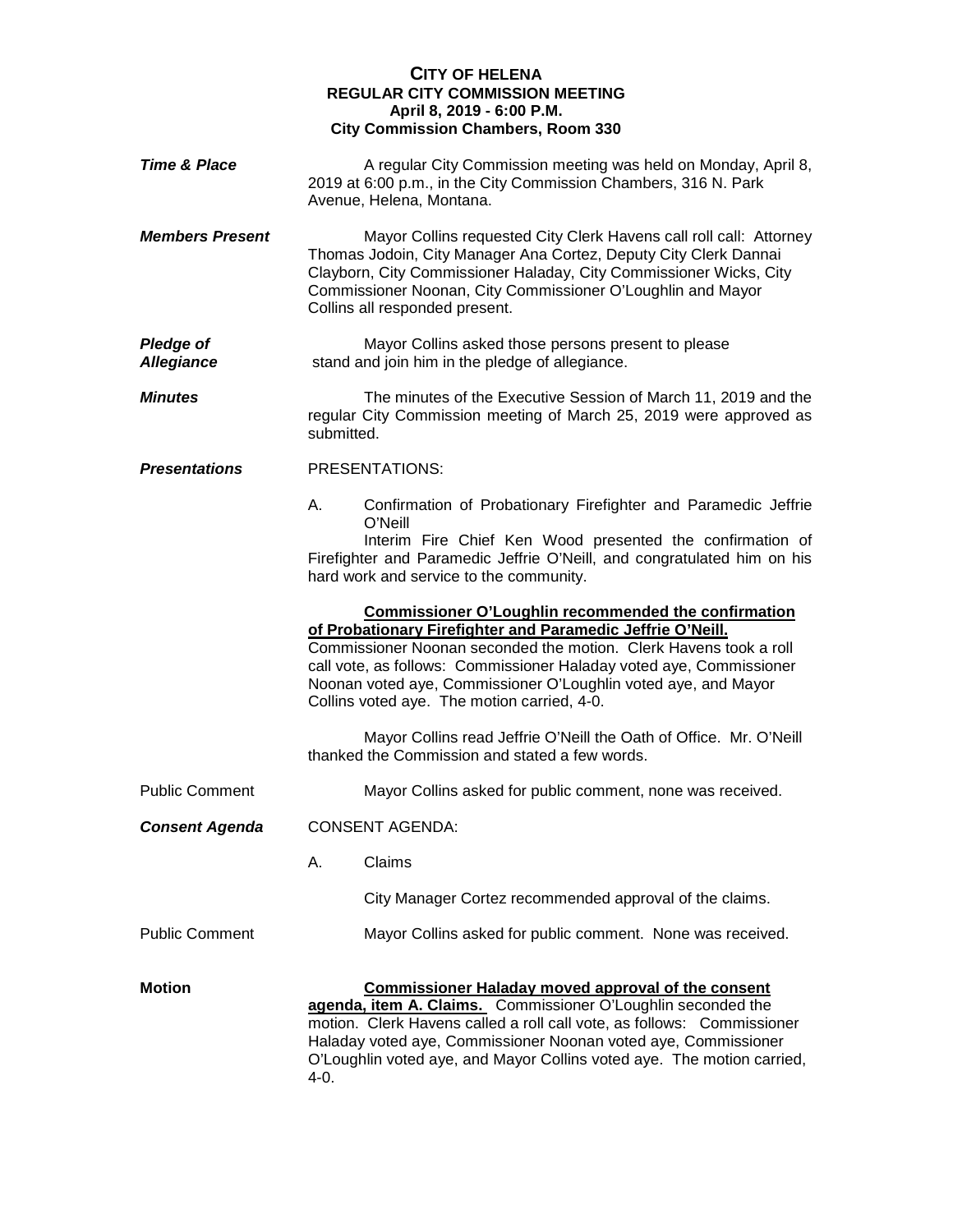| <b>Bid Award</b>      | <b>BID AWARD:</b> |                                                                                                                                                                                                                                                                                                                                                                                                                                                                                                                                                                                                                                                                                                                                                                                                                                                                                                                                                                                                                                                                                                                                                                                                                                                                                                                                                                                                                                                                                                                                                                                                                                                                                                                                                           |  |
|-----------------------|-------------------|-----------------------------------------------------------------------------------------------------------------------------------------------------------------------------------------------------------------------------------------------------------------------------------------------------------------------------------------------------------------------------------------------------------------------------------------------------------------------------------------------------------------------------------------------------------------------------------------------------------------------------------------------------------------------------------------------------------------------------------------------------------------------------------------------------------------------------------------------------------------------------------------------------------------------------------------------------------------------------------------------------------------------------------------------------------------------------------------------------------------------------------------------------------------------------------------------------------------------------------------------------------------------------------------------------------------------------------------------------------------------------------------------------------------------------------------------------------------------------------------------------------------------------------------------------------------------------------------------------------------------------------------------------------------------------------------------------------------------------------------------------------|--|
|                       | А.                | 5-Point Intersection Multimodal Study Award                                                                                                                                                                                                                                                                                                                                                                                                                                                                                                                                                                                                                                                                                                                                                                                                                                                                                                                                                                                                                                                                                                                                                                                                                                                                                                                                                                                                                                                                                                                                                                                                                                                                                                               |  |
|                       |                   | Public Works Director Randall Camp reported The BID and the<br>6th Ward Neighborhood approached the City Commission and requested<br>examination of 5-Point intersections for 2-way traffic on Last Chance<br>Gulch for better access into the 6th Ward Area. Therefore, the City<br>Commission directed staff to complete a study for both issues. The two<br>intersections were combined into one study, because changes at one 5-<br>point intersection can, and will, affect the other intersection.<br>Through an RFP process, staff selected RPA to complete a<br>traffic study for the 5-Point Intersections in Helena. As part of developing<br>the scope and fee for the project, RPA and City Staff conducted two<br>public meetings and submitted the study's scope to MDT to better<br>identify the needs of the multimodal study. Based on the two public<br>meetings and MDT comments, RPA developed a scope and fee,<br>involving all stakeholders input. The study will look at short-term<br>recommendations such as signage and striping, as well as, long-term<br>recommendations such as reconstruction of one or both of the<br>intersections. The study will provide recommendation for 2-way traffic<br>downtown and better access to the 6th Ward Area. The ultimate goal of<br>the City staff is to pursue a TIGER Grant for the funding of the project.<br>City Staff and RPA have negotiated the scope and fee for the<br>proposed study. The fee estimate is \$244,941. The study is budgeted<br>and will be funded with Gas Tax funding.<br>Director Camp recommended awarding a contract to Robert<br>Peccia and Associates to study both of the 5-point Intersections in the<br>City of Helena in the amount of \$244,941. |  |
| <b>Public Comment</b> |                   | Mayor Collins asked for public comment. None was received.                                                                                                                                                                                                                                                                                                                                                                                                                                                                                                                                                                                                                                                                                                                                                                                                                                                                                                                                                                                                                                                                                                                                                                                                                                                                                                                                                                                                                                                                                                                                                                                                                                                                                                |  |
| <b>Discussion</b>     | by MDT.           | Commissioner Noonan asked Director Camp if Montana<br>Department of Transportation has given any indication regarding Cared<br>access and Boulder Ave. City Engineer Leland stated MDT is<br>cooperating with and is supportive of the current proposal. MDT has<br>been notified with regular updates with respect to the project, assuring<br>no recommendations will be made unless MDT is a willing partner.<br>Commissioner O'Loughlin asked how many bids were received<br>for this project. City Engineer Leland stated there was an RFQ process,<br>due to state law prohibiting a bid process for this type of project.<br>Commissioner O'Loughlin asked what comments were received<br>from MDT and if they provided any direction which would shape the<br>project. City Engineer Leland the type of model utilized was determined<br>Commissioner O'Loughlin asked for clarification as to the<br>significance of the buffer area requested by MDT. City Engineer Leland<br>stated MDT requested the buffer area be expanded in order to better<br>understand the overall impact of the study; and to have the most realistic<br>data for any decisions going forward.<br>Commissioner O'Loughlin asked if MDT was approached for<br>funds for the study given their request to expand the scope of the study,<br>they would benefit from that expansion, and considering the significant<br>cost of the study. City Engineer Leland stated there have been no<br>substantial discussions pursuing cooperative funding from MDT.                                                                                                                                                                                                              |  |

Manager Cortez stated a discussion about funding for the study with MDT would be a priority, should the commission direct it.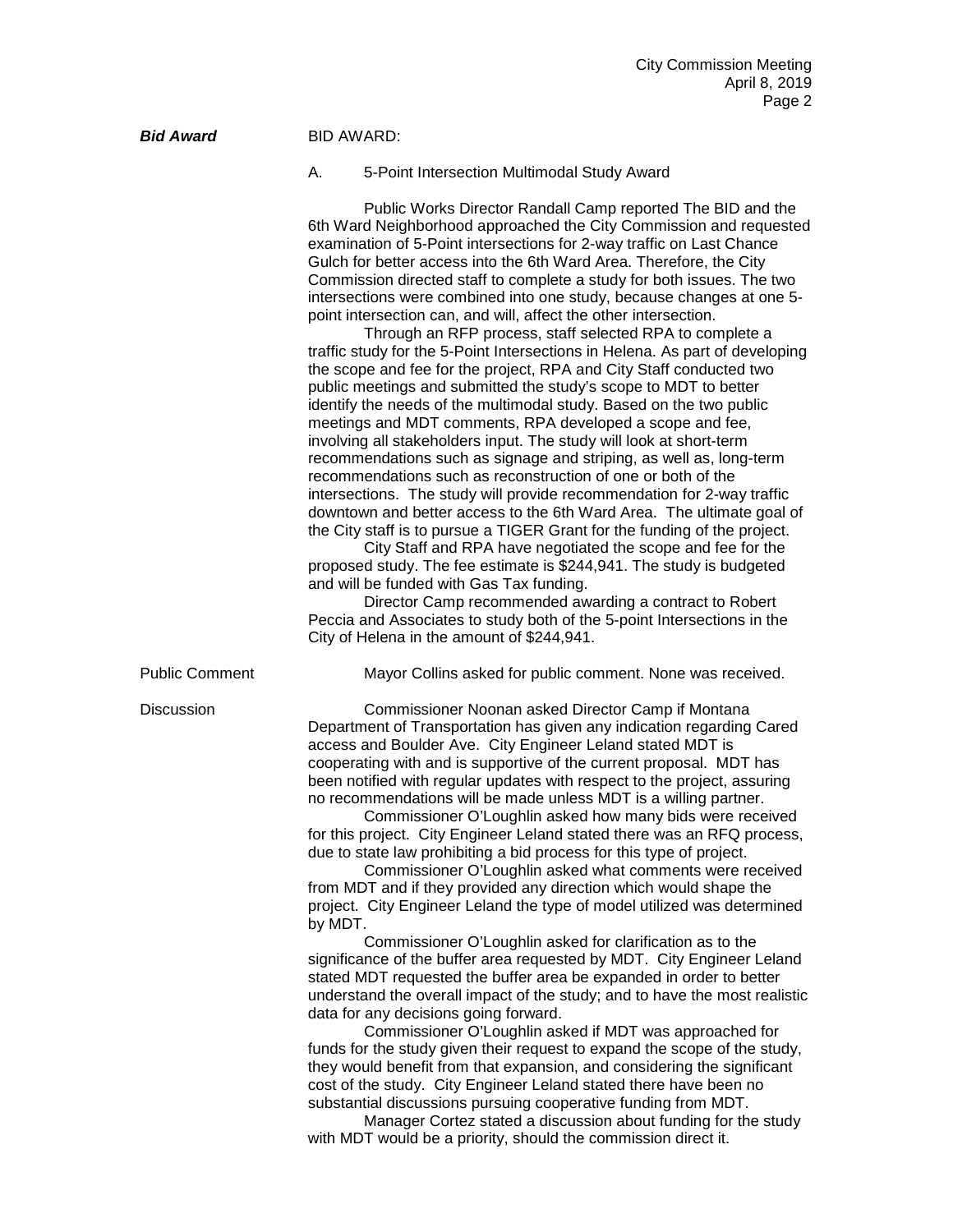Commissioner O'Loughlin asked what the typical size of a TIGER Grant. Director Camp stated these types of grant would typically run in the \$10 million range. Manager Cortez stated this type of project would be a game changer for the city, and as such, would increase the likelihood of some funding from a grant source.

Commissioner O'Loughlin asked if there was a recommendation from the City Manager to hold off from the formal motion. Manager Cortez said it could be relevant to hold off for an additional six weeks, in order to secure conversations from MDT regarding funding. Commissioner O'Loughlin felt waiting would be worthwhile, given the size and scope of the project. Commissioner Wicks asked if it would be possible to hold off on discussions until the next commission meeting. Manager Cortez stated staff could work to meet the two week deadline. Commissioner Haladay stated he would be in support of holding off for further discussions. Commissioner Noonan and Mayor Collins agreed an additional two weeks for discussions with MDT would be worth postponing action at this time.

| Motion                                                  | <b>Commissioner Haladay moved to table a contract to Robert</b><br>Peccia and Associates in the City of Helena in the amount of<br>\$244,941. Commissioner O'Loughlin seconded the motion. Clerk<br>Havens called a roll call vote, as follows: Commissioner Haladay voted<br>aye, Commissioner Wicks voted aye, Commissioner Noonan voted aye,<br>Commissioner O'Loughlin voted aye, Mayor Collins voted aye. Motion<br>carried, 5-0.                                                                                                                                                                                                                                                                                                                                                                                                                                                                                                                                |  |  |
|---------------------------------------------------------|-----------------------------------------------------------------------------------------------------------------------------------------------------------------------------------------------------------------------------------------------------------------------------------------------------------------------------------------------------------------------------------------------------------------------------------------------------------------------------------------------------------------------------------------------------------------------------------------------------------------------------------------------------------------------------------------------------------------------------------------------------------------------------------------------------------------------------------------------------------------------------------------------------------------------------------------------------------------------|--|--|
| <b>Communications</b><br><b>From City Commissioners</b> | COMMUNICATIONS/PROPOSALS FROM CITY<br><b>COMMISSIONERS</b><br>Commissioner Wicks apologized for being late due to work with<br>the legislature.                                                                                                                                                                                                                                                                                                                                                                                                                                                                                                                                                                                                                                                                                                                                                                                                                       |  |  |
| <b>Report of the City</b><br><b>Attorney</b>            | REPORT OF THE CITY ATTORNEY<br>City Attorney Jodoin reported an update on the lawsuit between<br>the Upper Missouri Waterkeeper v. DEQ and EPA in federal district<br>court. The court ruled for Waterkeeper and found that the DEQ<br>imperssibly granted a "variance to a variance" to its base numerical<br>discharge standards. The court ordered the parties to negotiate a<br>remedy, until such time a resolution was agreed to, it would be difficult to<br>determine what the impact would be on the City.<br>City Attorney Jodoin updated the Commission on the lawsuit<br>challenging the fuels reduction project with US Forest Service in the<br>Tenmile Watershed. The lawsuit contends the areas in question would<br>impact the crucial habitat and security areas for big game. City Attorney<br>Jodoin and Manager Cortez will be seeking guidance by outside counsel<br>to offer expertise regarding the possible involvement by the City, if any, |  |  |

in this matter. This update is planned for the April 17th Administrative Meeting. Staff is also exploring funding by the DNRC for the outside counsel.

Commissioner Haladay asked if there was an injunction pending. City Attorney Jodoin stated he was waiting on confirmation as to an injunction, as well as further details on the lawsuit. Attorney Jodoin will update the Commission with these details when they are received.

Commissioner Haladay asked for the start date of the forest fuels reduction project. City Attorney Jodoin stated there was no specific date available, but two contracts had been signed with contractors, so the start date was imminent. Haladay asked if the City Attorney could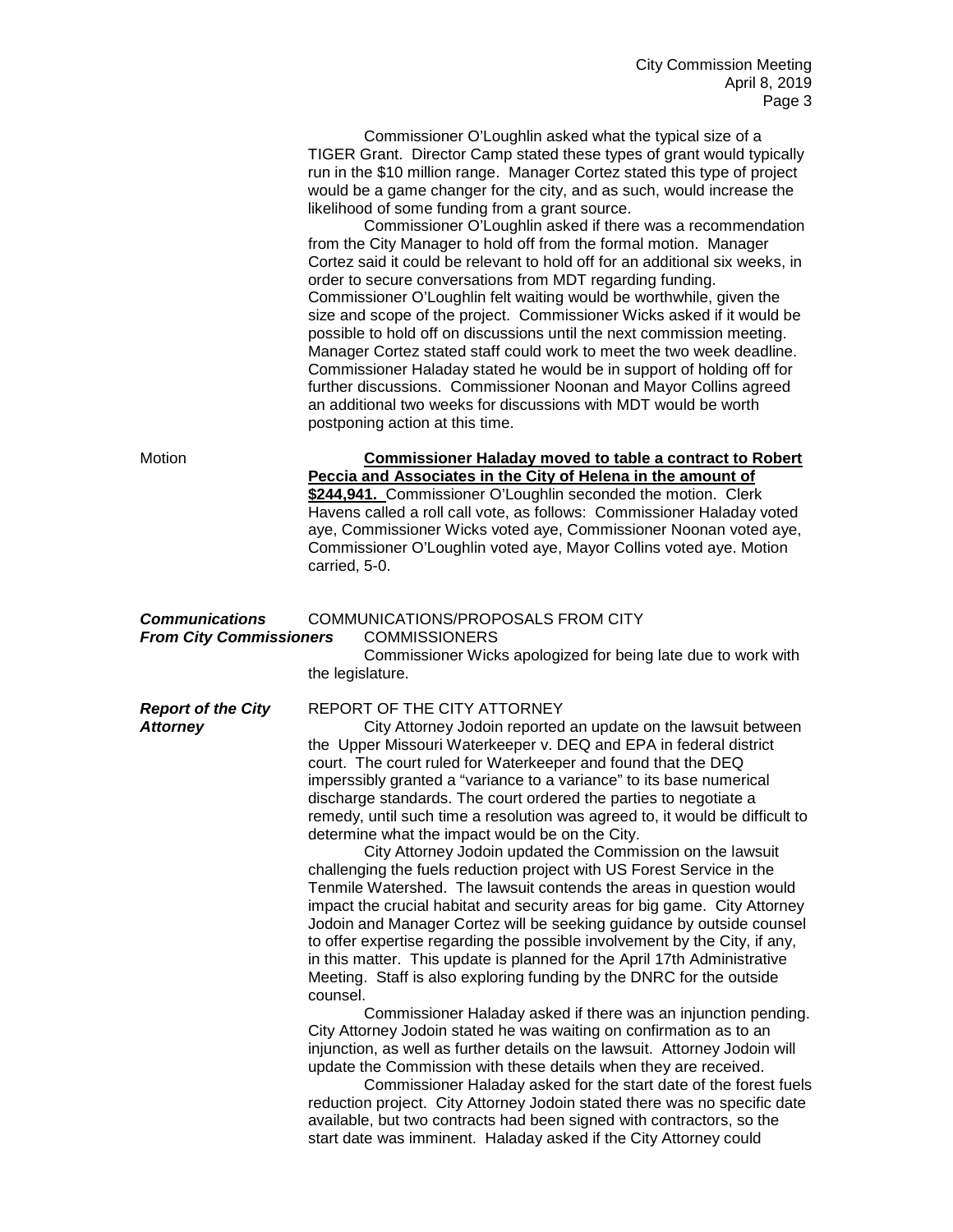City Commission Meeting April 8, 2019 Page 4

|                                                  | provide a cost-benefit analysis to the Commission, especially considering<br>the US Forest Service's current involvement in the lawsuit. Attorney<br>Jodoin stated it was his intent to consult with the outside counsel<br>regarding this question, as well as others, and would update the<br>Commission accordingly.                                                                                                                                                                                                                                                                                                                                                                                                                                                                                                                                                                                                                                                                                                                                                                                                                                                                                                                                                                                                                                                                                                                                                                                                                                   |
|--------------------------------------------------|-----------------------------------------------------------------------------------------------------------------------------------------------------------------------------------------------------------------------------------------------------------------------------------------------------------------------------------------------------------------------------------------------------------------------------------------------------------------------------------------------------------------------------------------------------------------------------------------------------------------------------------------------------------------------------------------------------------------------------------------------------------------------------------------------------------------------------------------------------------------------------------------------------------------------------------------------------------------------------------------------------------------------------------------------------------------------------------------------------------------------------------------------------------------------------------------------------------------------------------------------------------------------------------------------------------------------------------------------------------------------------------------------------------------------------------------------------------------------------------------------------------------------------------------------------------|
| <b>Report of the City</b><br><b>Manager</b>      | <b>REPORT OF THE CITY MANAGER</b><br>City Manager Cortez emphasized the importance of the Forest<br>Service Tenmile project, due to its impact on the City's water<br>infrastructure, and the mitigation of fire danger to the City. In the past<br>week, Manager Cortez and city staff have met with the DNRC and the<br>US Forest Service to discuss the impact of the civil actions filed by the<br>outside organizations.<br>Manager Cortez stated the next update on the budget discussion<br>will be focused on the Enterprise Funds at the April 17 <sup>th</sup> Administrative<br>Meeting.<br>Lastly, Manager Cortez reported on the ongoing discussions with<br>the BID, and an update on those discussions to the Commission will also<br>be given at the April 17 <sup>th</sup> Administrative meeting.                                                                                                                                                                                                                                                                                                                                                                                                                                                                                                                                                                                                                                                                                                                                       |
| <b>Report from the</b><br><b>Helena Citizens</b> | REPORT FROM THE HELENA CITIZENS COUNCIL<br>No report given.                                                                                                                                                                                                                                                                                                                                                                                                                                                                                                                                                                                                                                                                                                                                                                                                                                                                                                                                                                                                                                                                                                                                                                                                                                                                                                                                                                                                                                                                                               |
| <b>Regular Items</b>                             | CONSIDER A RESOLUTION OF INTENTION TO VACATE A<br>А.<br>PORTION OF HOWIE STRET ADJACENT TO LOT 9 AND THE<br>WEST 25 FEET OF LOTS 11 THROUGH 14 IN BLOCK 4 OF<br>THE HELENA TOWNSITE 1869 IN THE CITY OF HELENA,<br><b>MONTANA</b>                                                                                                                                                                                                                                                                                                                                                                                                                                                                                                                                                                                                                                                                                                                                                                                                                                                                                                                                                                                                                                                                                                                                                                                                                                                                                                                         |
| <b>Staff Report</b>                              | Public Works Director Randall Camp reported Kathryn Wright,<br>the applicant, owner of residence at 301 South Howie, requests the City<br>of Helena to vacate a portion of South Howie Street. The portion<br>requested is located adjacent to Helena Townsite 1869 Block 4 Lot 9 and<br>the west 25-feet of lots 11-14. (COS# 3065974). The applicant wishes<br>to vacate the subject right of way, as described above, to build an<br>addition to their 718 square foot home located at 301 South Howie. The<br>applicant is also planning to construct a garage. The proposed closed<br>and vacated portion of Howie, as shown on the exhibit provided, is 2548<br>square feet. The average market value is \$8.49 per square foot for a<br>total of \$21,632.52. The proposed amended plat and easement exhibit<br>shows the required City of Helena water main easement. The easements<br>included in the request, are for utilities which currently occupy, or may<br>occupy in the future. The utility companies have released objections, as<br>long as, the easements are included in the amended plat. The<br>requested vacation will allow the applicant to build the addition and<br>garage as stated on the application.<br>Director Camp recommended approval of the Resolution of<br>Intention to vacate a portion of Howie Street adjacent to lot 9 and the<br>west 25 feet of lots 11 through 14 in block 4 of the Helena Townsite 1869<br>in the City of Helena, Montana (Cos# 3065974) and set a public hearing<br>date of May 6, 2019 |
| <b>Discussion</b>                                | Commissioner Haladay asked if the two adjacent lots to the<br>applicants request would be losing right of way access. City Engineer<br>Leland stated there was no loss of access by the adjacent properties.                                                                                                                                                                                                                                                                                                                                                                                                                                                                                                                                                                                                                                                                                                                                                                                                                                                                                                                                                                                                                                                                                                                                                                                                                                                                                                                                              |
| <b>Public Comment</b>                            | Mayor Collins called for public comment.                                                                                                                                                                                                                                                                                                                                                                                                                                                                                                                                                                                                                                                                                                                                                                                                                                                                                                                                                                                                                                                                                                                                                                                                                                                                                                                                                                                                                                                                                                                  |